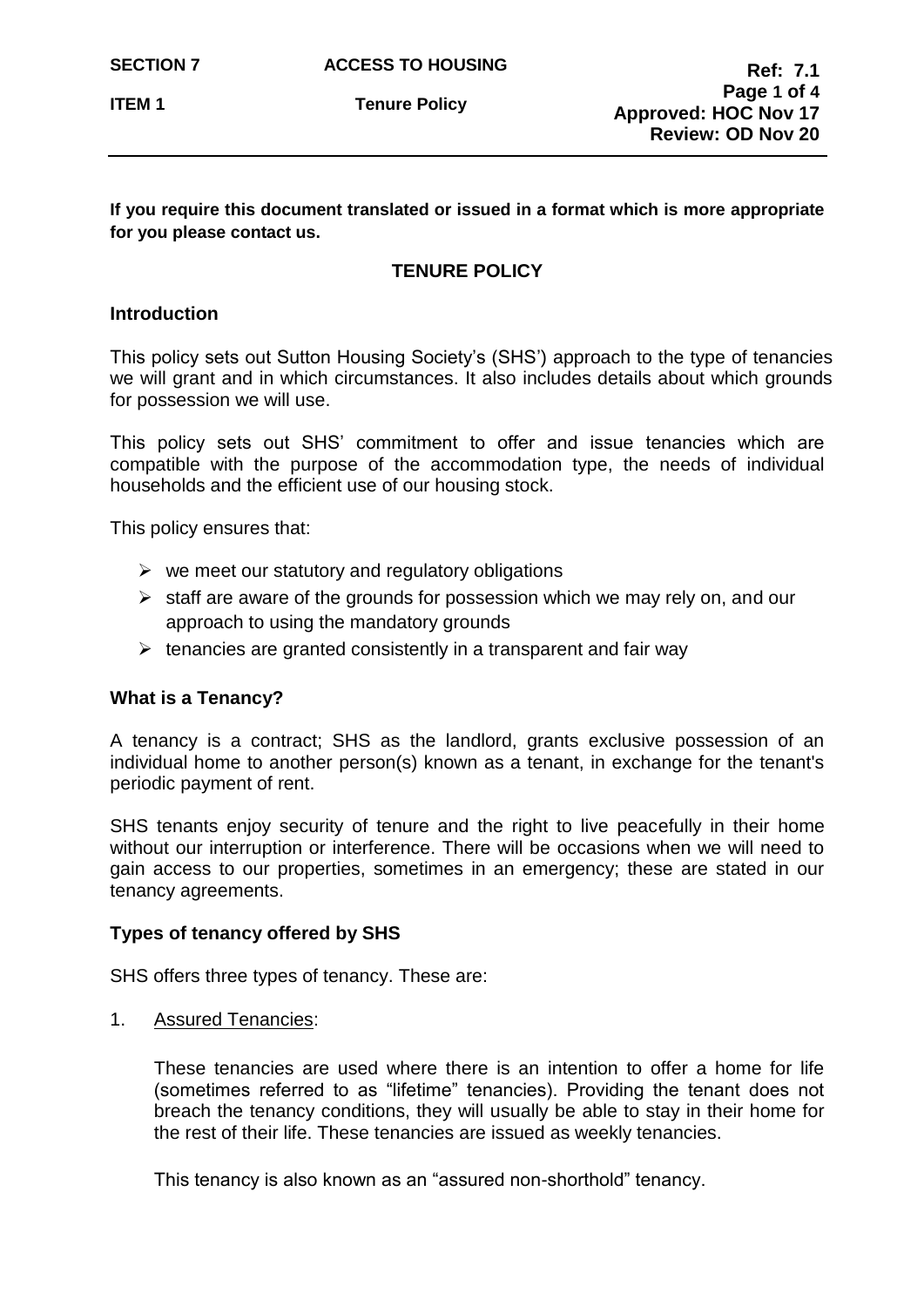### 2. Assured Shorthold Tenancies:

These tenancies are issued where there is not a clear intention to offer a home for life. Like assured tenancies, they are usually issued as weekly tenancies. They have less statutory rights than assured tenancies and can be ended more easily. SHS uses these tenancies where a home owner is moving into our accommodation and is actively trying to sell their home; to individuals housed under the Veterans Nomination Scheme and to individuals housed as part of the Syrian Refugee Resettlement Programme.

### 3. Secure Tenancies:

These tenancies are regulated by the Housing Act 1985, and are sometimes referred to as 'lifetime' tenancies. We do not issue secure tenancies for new tenants; however, anyone who has a tenancy that was granted before 1 April 1989 is likely to be a secure tenant. The tenancy will not usually be terminated unless there are serious tenancy breaches.

A secure tenancy is only issued to existing SHS tenants if they were already a secure tenant with us immediately before they enter into the new contract (e.g. if they move home within SHS housing). This is in accordance with section 35(4) (d) of the Housing Act 1988; we do not have the discretion to grant another form of tenancy.

#### **Under 18s**

A person under 18 years of age cannot hold a legal interest in land, and therefore cannot hold a tenancy.

In these circumstances, SHS would grant an 'Agreement for Tenancy' until the person turns 18 years old. An 'Agreement for Tenancy' assumes that minors have the capacity to contract for 'necessaries' such as accommodation, food and clothing.

This agreement reflects the underlying intention of the Tenancy Agreement, whilst acknowledging the legal status of the minor. The minor will sign and date both the Agreement for Tenancy and Tenancy Agreement at the same time and we will consider this to be the tenancy commencement date.

A minor may succeed to a tenancy by statutory succession. Succession to a tenancy takes place even if the minor is under 18 years old. In these cases we will provide the minor with an Agreement for Tenancy until they turn 18 years old, as outlined above. We will liaise with family members and social services that may need to carry out a 'child in need' assessment to ensure the minor will be cared for.

We will ensure there is a Guarantor for the Agreement for Tenancy and ask them to sign a Form of Guarantee. The Guarantor may be an individual or an agency such as a local authority or Social Services department.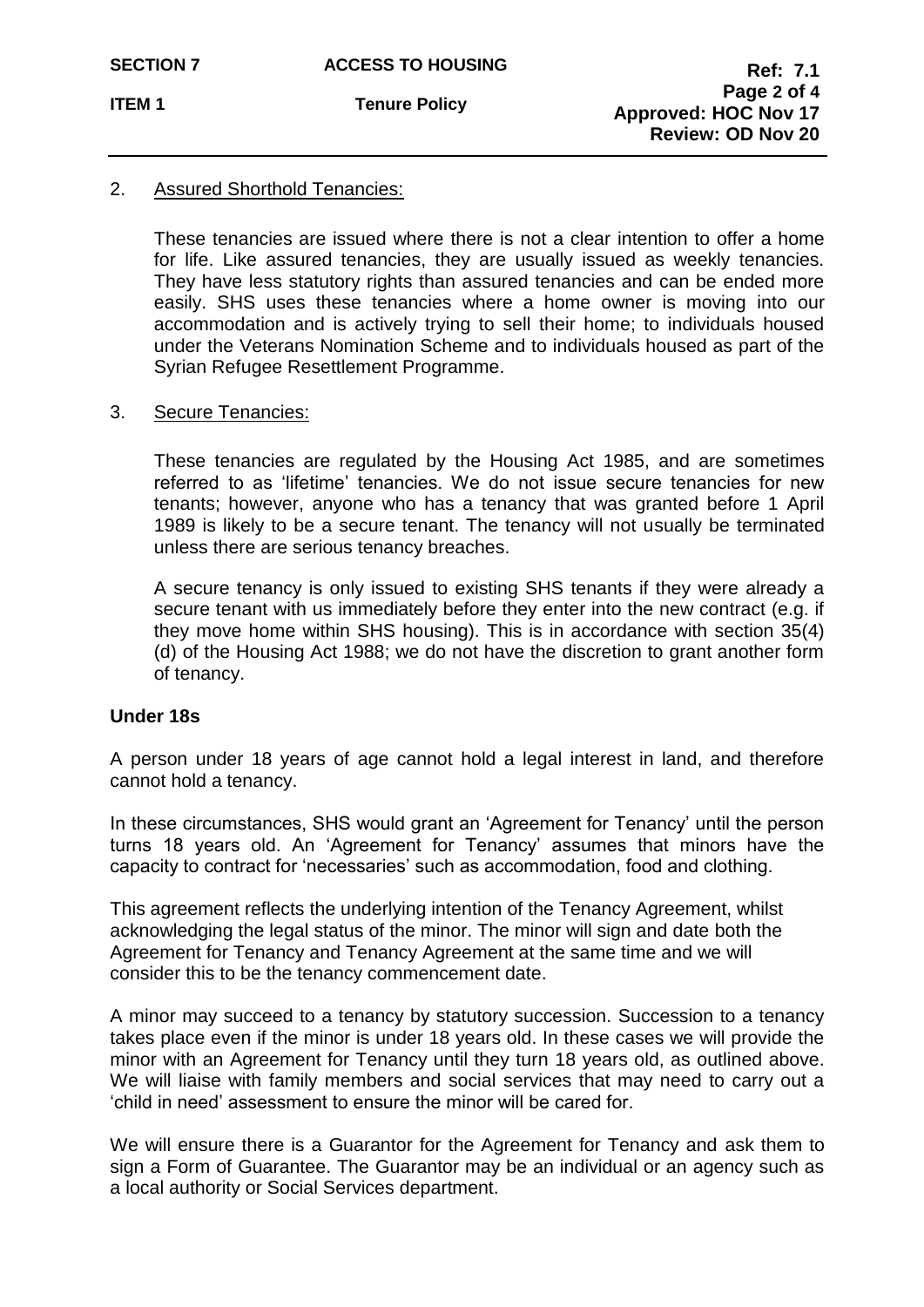SECTION 7 ACCESS TO HOUSING

**ITEM 1** Tenure Policy

### **Mutual Exchange**

Tenants have the right to mutually exchange their accommodation, in line with our Mutual Exchange policy and with the permission of their landlord.

### **Succession**

SHS Assured Tenants have a statutory right to one succession to a spouse, cohabiting partner or civil partner. We may also permit a discretionary succession to a qualifying family member, or in exceptional circumstances a vulnerable household member.

### **Assignment**

Assured tenants have the right to assignment their tenancy to someone with the statutory right of succession to the tenancy. We may consider a discretionary assignment to a qualifying family member, or in exceptional circumstances, a vulnerable household member.

### **Joint Tenancy**

We will allow a joint tenancy to be created; this will count as the one statutory succession to the tenancy. Please note that either party to the joint tenancy can legally bring the tenancy to an end.

# **Ending a Tenancy**

A tenancy can only be brought to an end in specific ways and SHS has clear procedures for terminating a tenancy.

Eviction is always as the last resort; SHS will only seek possession where it is proportionate to the case, and when we have exhausted non-enforcement measures as set out in the relevant policies and procedures.

We rely on the grounds for possession available through legislation:

- $\triangleright$  for secure tenancies Housing Act 1985 (schedule 2)
- $\triangleright$  for both assured and assured shorthold tenancies Housing Act 1988

(Both as amended by the Housing Act 1996 and the Anti-social Behaviour, Crime and Policing Act 2014)

A list of grounds for possession for secure, assured and assured shorthold tenants is attached as an appendix to this policy.